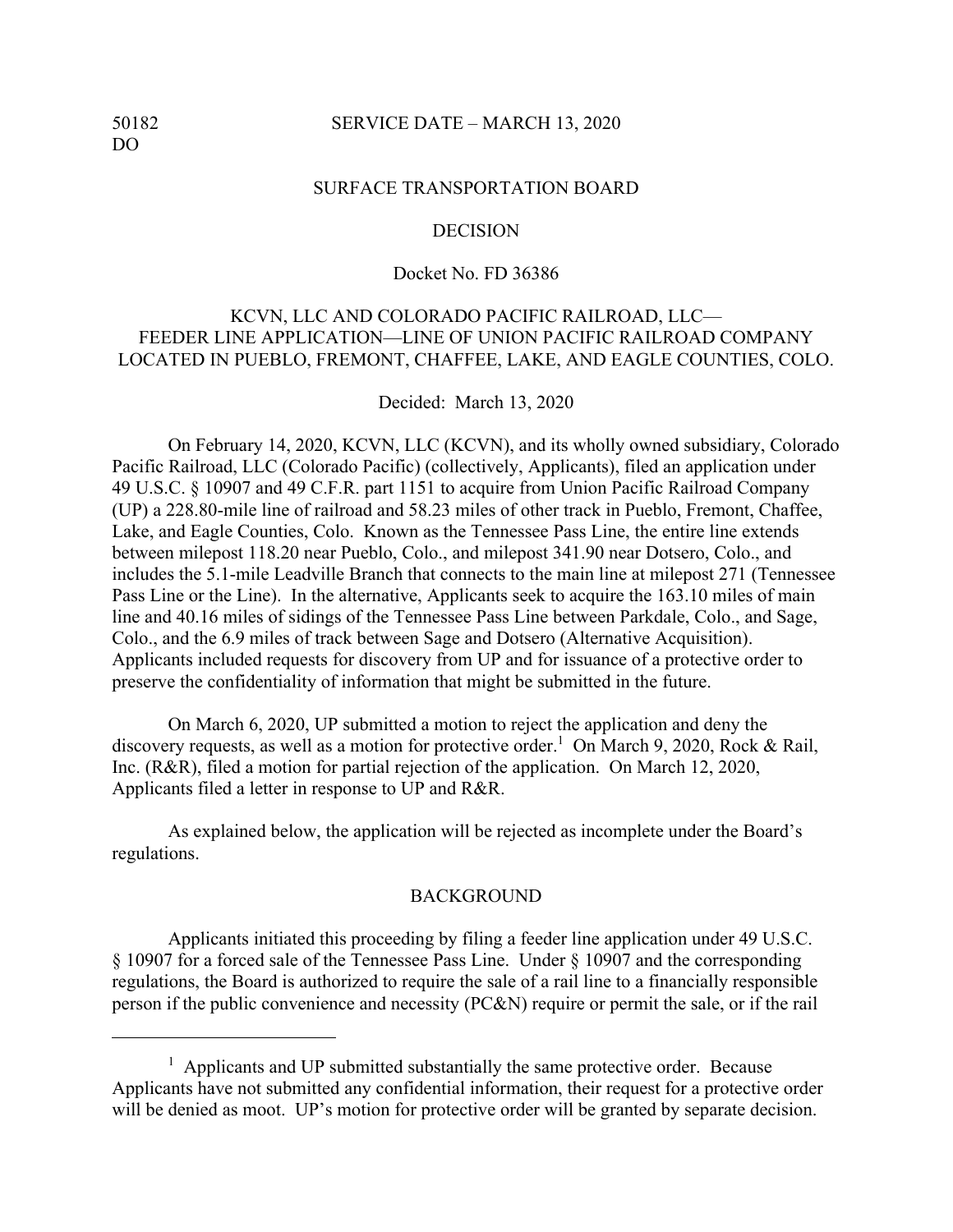line is currently designated as category 1 or 2 on the owning railroad's system diagram map but the railroad has not filed an application to abandon such line. $2$ 

Applicants state that UP has not conducted freight operations over the entire Tennessee Pass Line since 1996, (Appl. 8), and describe the Line in four segments, as follows:

The first segment comprises 41.95 miles of line extending from Cañon City to Pueblo (milepost 160.15 to milepost 118.20). (Appl. 8, 13; id. at Ex. D, V.S. Crowley 3.) Applicants state that R&R provides service on a portion of this segment via trackage rights, which R&R acquired from BNSF Railway Company (BNSF). (Id.)

The second segment, comprising 11.75 miles of track between Parkdale and Cañon City (milepost 171.90 to milepost 160.15), is owned by the Royal Gorge Express, LLC (Royal Gorge), which, according to Applicants, acquired the segment from UP and simultaneously leased the segment to R&R, subject to UP's permanent overhead trackage rights. (Appl. 9, 13; id. at Ex. D, V.S. Crowley 3.) Royal Gorge provides passenger excursion service over the segment. The Board granted discontinuance authority over this segment in the UP and Southern Pacific Transportation Company (SP) merger proceeding. See Union Pac. Corp.—Control & Merger—S. Pac. Rail Corp., 1 S.T.B. 233, 504 (1996).<sup>3</sup>

The third segment, from Parkdale to Sage, which comprises 163.1 miles (milepost 171.9 to milepost 335.0) along with the 5.1-mile Leadville Branch, has been inactive since 1996, when discontinuance authority was granted in the UP/SP merger proceeding. (Appl. 13; Ex. D, V.S. Crowley 4.) See Union Pac. Corp., 1 S.T.B. at 504.<sup>4</sup> Applicants state that this segment is designated category 1 on UP's system diagram map. (Id., at Ex. D, V.S. Crowley 4.) Applicants describe this segment as requiring approximately \$278 million in repairs for restoration of service. (Id. at Ex. D, V.S. Crowley 71.)

<sup>&</sup>lt;sup>2</sup> Under 49 C.F.R. § 1152.10(b), a carrier's system diagram map must separate lines or portions of lines into five categories. Category 1 includes lines or portions of line that the carrier anticipates will be subject to an abandonment or discontinuance proceeding within three years. Category 2 includes lines or portions of lines that are potentially subject to abandonment because of either anticipated operating losses or excessive rehabilitation costs, as compared to potential revenues.

 $3$  As relevant here, the UP/SP merger decision embraced dockets Denver & Rio Grande Western Railroad—Discontinuance—Malta-Cañon City Line, in Lake, Chaffee, & Fremont Counties, Colo., Docket No. AB 8 (Sub-No. 39), and Southern Pacific Transportation Co.— Abandonment—Malta-Cañon City Line, in Lake, Chaffee, & Fremont Counties, Colo., Docket No. AB 12 (Sub-No. 188).

 $4$  As relevant here, the UP/SP merger decision embraced dockets Denver & Rio Grande Western Railroad—Discontinuance Exemption—Sage-Leadville Line in Eagle & Lake Counties, Colo., Docket No. AB 8 (Sub-No. 36X), and Southern Pacific Transportation Co.— Abandonment Exemption—Sage-Leadville Line in Eagle & Lake Counties, Colo., Docket No. AB 12 (Sub-No. 189X).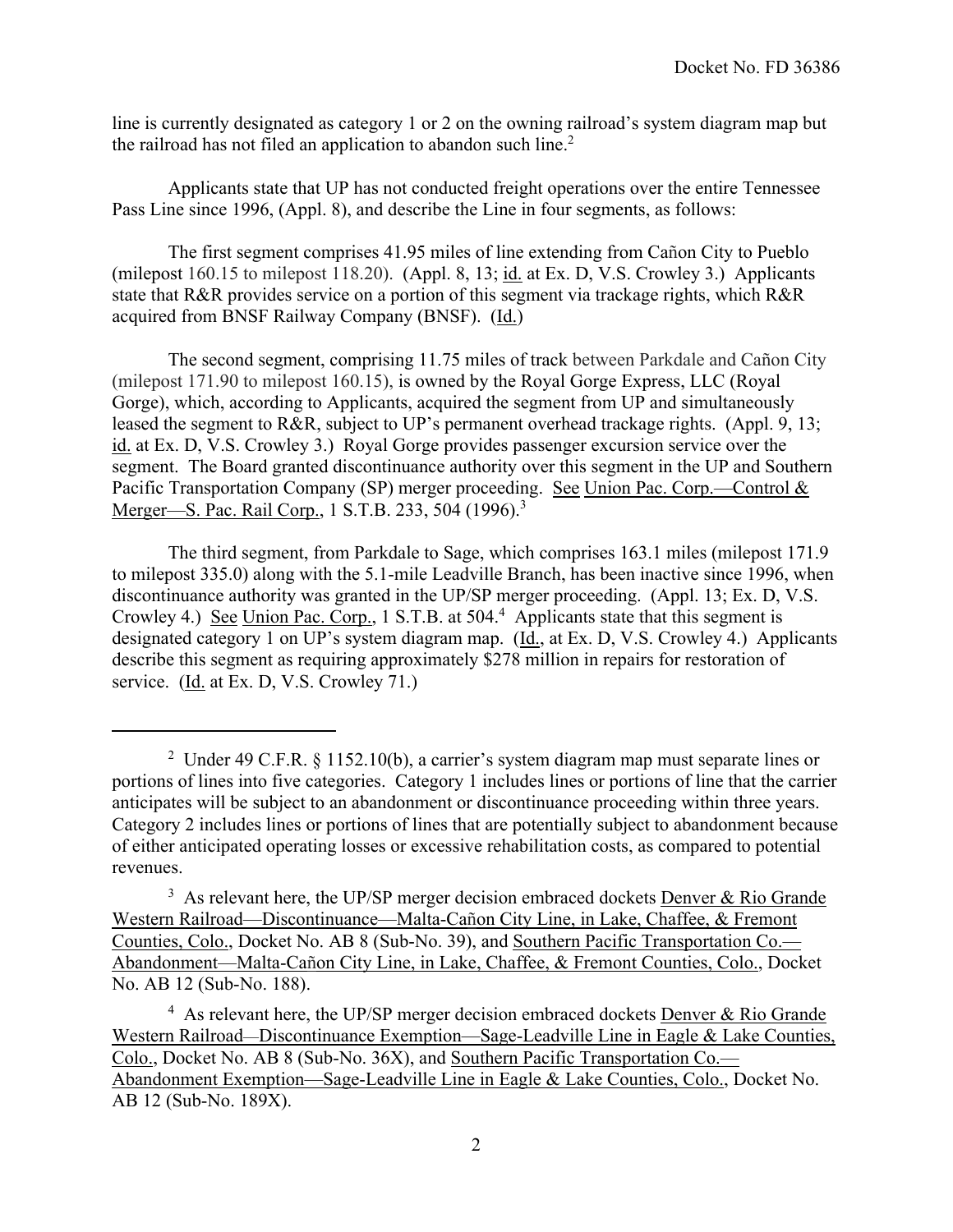Applicants state that the fourth segment, consisting of 6.9 miles of line from Sage to Dotsero (milepost 335.0 to milepost 341.9), is still in active service by UP, although Applicants suggest that the segment is primarily used for car storage. (Appl. 14; id. at Ex. D, V.S. Crowley 4.)

If the Board does not direct the sale of the entire Tennessee Pass Line, Applicants seek, in the alternative, to acquire the 163.1 miles of main line and 40.16 miles of sidings on the Line between Parkdale and Sage (the third segment), and the 6.9 miles of track between Sage and Dotsero (the fourth segment).

In support of its application and commitment to restoration of rail service, Applicants cite to Colorado Pacific's acquisition of a 121.9-mile line of railroad, known as the Towner Line, between milepost 747.5 near Towner, Colo., and milepost 869.4 near NA Junction, Colo. (Appl. 2-3); see KCVN, LLC—Feeder Line Appl.—Line of V & S Ry., Located in Crowley, Pueblo, Otero, & Kiowa Ctys., Colo., FD 36005 (STB served Dec. 18, 2017). Applicants state that they have rehabilitated the Towner Line and that they expect it to reopen for common carrier service by April 1, 2020. (Appl. 2-3.) The Tennessee Pass Line is connected to the Towner Line by a 26-mile line of railroad jointly owned and operated by BNSF and UP; Applicants thus assert that the sale of the Tennessee Pass Line to Colorado Pacific would result in the reactivation of a nearly 400-mile continuous main line railroad. (Id. at 4.) Applicants state that they will enter into discussions with the Kansas & Oklahoma Railroad (K&O), the operator of the Towner Line, and other experienced short line operators regarding an operating agreement over the Tennessee Pass Line. (Id. at 23.)

In response, UP filed a motion to reject the application, asserting that Applicants fail to establish any of the PC&N criteria that would require or permit the sale of the Line. UP states that KCVN has failed to show that UP has refused to make the necessary efforts to provide adequate service to any shippers on the Line, nor have Applicants shown that service is inadequate for a majority of shippers. (UP Mot. to Reject 9-12.) Further, UP asserts that Applicants have not fully analyzed the potential impacts of a forced sale on UP's financial and operating interests, given the Tennessee Pass Line's strategic value as an alternative route through the Rocky Mountains. (Id. at 13.) UP also claims that the application fails to demonstrate that KCVN is a "financially responsible person." (Id. at 14-16.)

R&R filed a motion for partial rejection of the application, asserting that UP does not have sufficient ownership rights over either the Cañon City to Parkdale (the second segment) or the Cañon City to Pueblo segment (the first segment) segment for a feeder line application to be appropriate. As the Cañon City to Parkdale segment is owned by Royal Gorge and R&R is the exclusive common carrier, R&R argues UP's alleged trackage rights cannot be acquired via a feeder line application. (R&R Mot. 5.) R&R claims that Applicants have mischaracterized UP's interest in the segment, and that UP has only an easement for utility, oil and gas, and mineral rights. (Id.) R&R also asserts that it provides service via trackage rights over the Cañon City to Pueblo segment and, as a result of that and other agreements between UP and R&R, UP does not alone possess a sufficient interest that would qualify for acquisition under the feeder line statute. (Id. at 6-7.) Further, R&R argues that Applicants have failed to demonstrate that any of the PC&N factors are met. (Id. at 10-12.)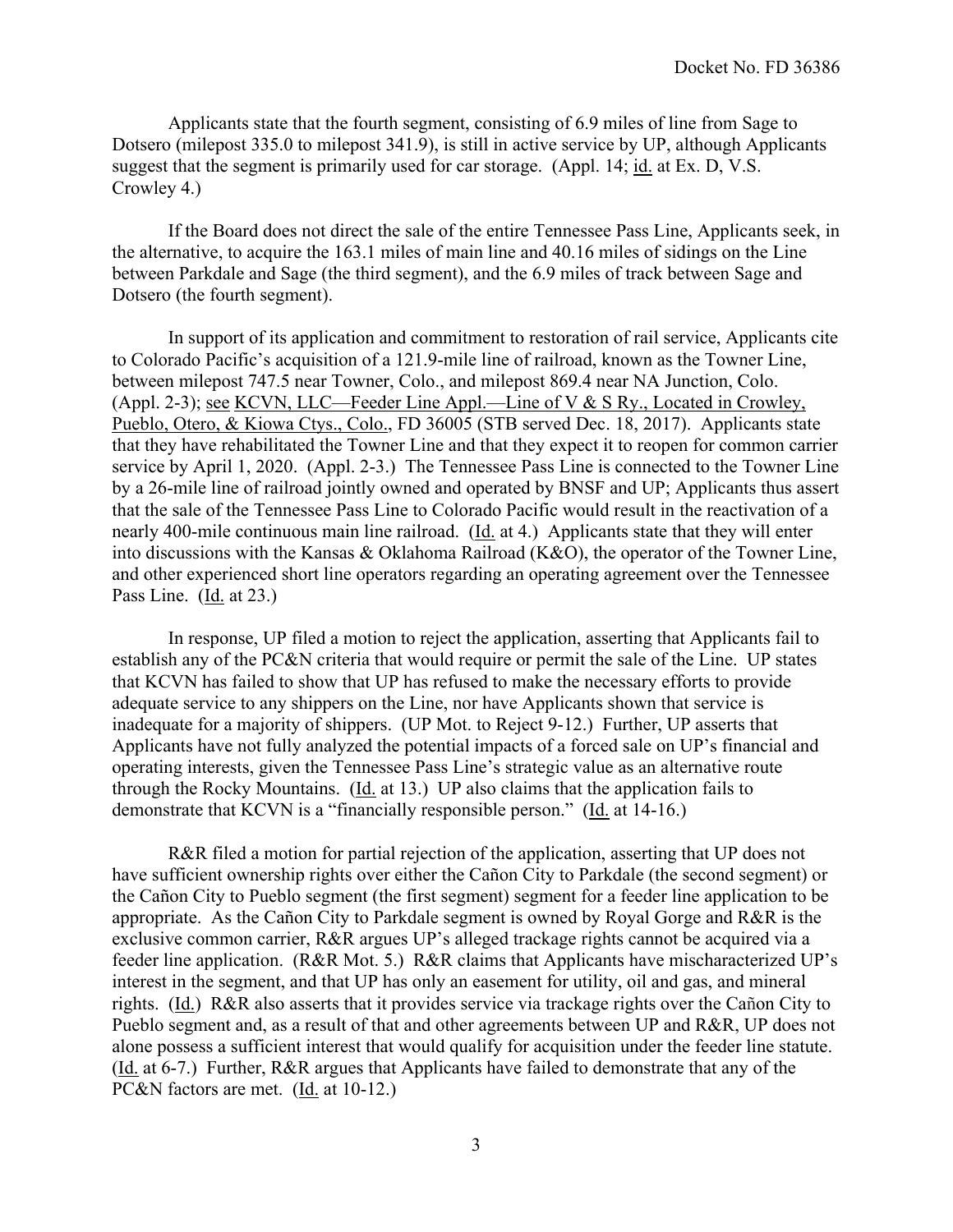On March 12, 2020, Applicants filed a letter responding to UP's motion to reject and R&R's motion to partially reject. Applicants note, among other things, that Board policy encourages feeder line applications and argue that to the extent there are any deficiencies in their application, the deficiencies can be cured through discovery and development of a full record. (Applicants Letter 4.)

## DISCUSSION AND CONCLUSIONS

A feeder line application must include the information set forth at 49 C.F.R. § 1151.3(a). Under 49 C.F.R. § 1151.2(b), the Board, through the Director of the Office of Proceedings, must accept a complete feeder line application or reject one that is incomplete no later than 30 days after the application is filed. Because the application does not contain the information required under § 1151.3(a), the application will be rejected as incomplete.

Basis for the Application and PC&N  $(\S 1151.3(a)(11))$ . Under  $\S 1151.3(a)(11)$ , an application must contain a statement explaining whether the applicant seeks a finding that the PC&N require or permit acquisition, or a statement that the line is currently in category 1 or 2 of the railroad's system diagram map. Applicants seek a finding that the PC&N require or permit acquisition. (Appl. 26.)

Applicants also assert that a majority of the Tennessee Pass Line is classified as category 1 by UP on its system diagram map but state that, under Board precedent, they must demonstrate that the PC&N require or permit the sale because the Line is a unitary line of railroad comprised of tracks that fall under both prongs of the statute. (Appl. 5, 25 (citing Caddo Antoine & Little Mo. R.R.—Feeder Line Acquis.—Ark. Midland R.R. Line Between Gurdon & Birds Mill, Ark., 4 S.T.B. 326 (1999)).) UP disputes that the Line is identified as category 1, stating that its system diagram map identifies portions of the Tennessee Pass Line as "discontinued," not candidates for abandonment. (UP Mot. to Reject 6.) However, UP notes that the issue of how the Line is designated on its system diagram map is irrelevant here because, as Applicants acknowledge, the application should be considered under the PC&N standard. (Id.) R&R disputes Applicants' reliance on Caddo for the proposition that the Tennessee Pass Line is a "particular line of railroad" under § 10907(b) for feeder line purposes, pointing to the fact that UP does not own or operate all of the segments of the Tennessee Pass Line. (R&R Mot. 7-10.) R&R also acknowledges, however, that Applicants filed their application under the PC&N standard, but argues that Applicants have failed to demonstrate that any of the five PC&N criteria set forth at  $\S 10907(c)(1)$  are met and require or permit the forced sale of the entire line. (Id. at 10.)

UP's most recent system diagram map, attached as Exhibit E to the application, does not indicate that any portion of the Tennessee Pass Line is classified as category 1 but rather shows a portion of the Line as "discontinued." (See Appl., Ex. E at 5 ("There are no lines in Category 1"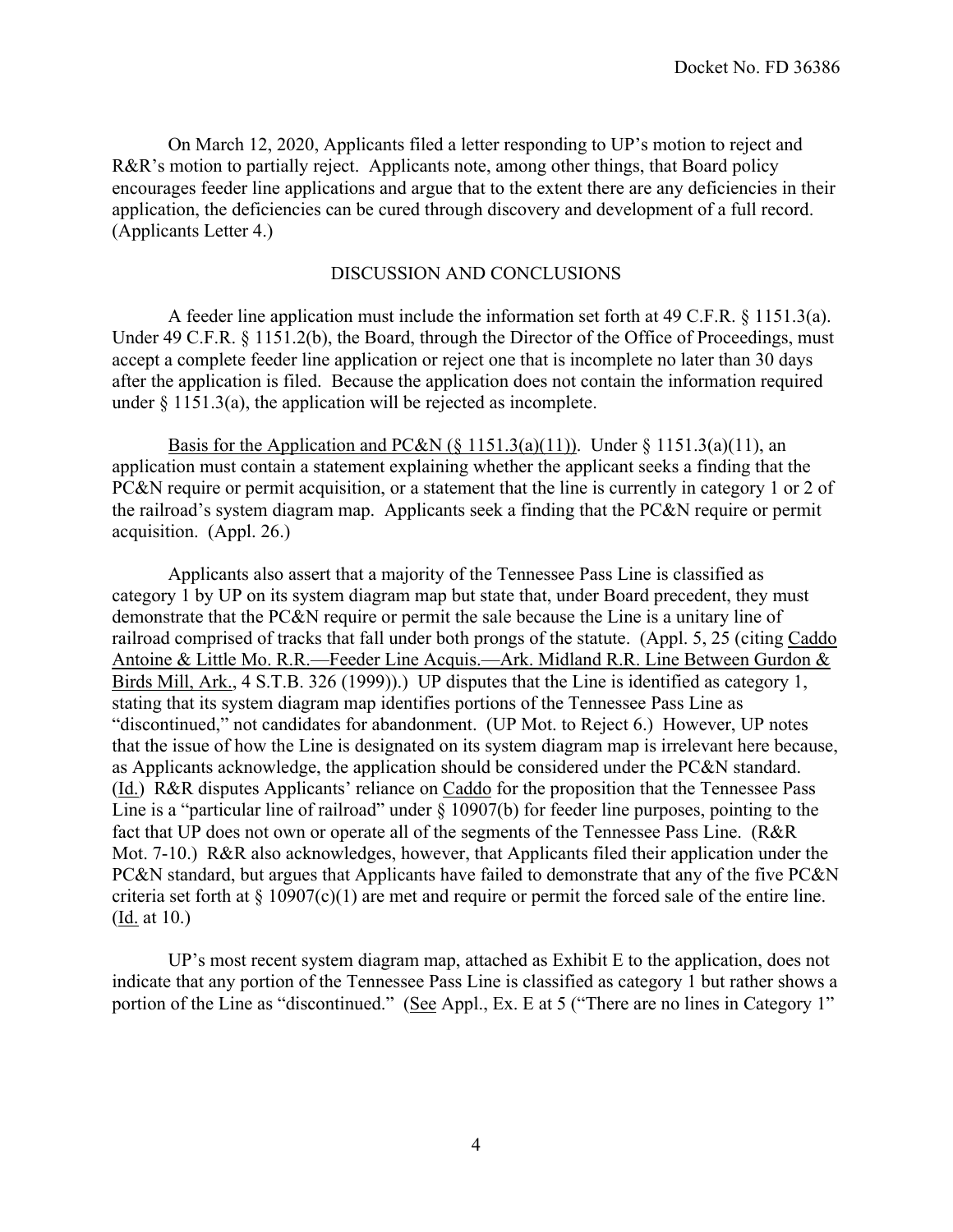in Colorado), 17-19 (indicating that portions of the Line are classified as "discontinued").)<sup>5</sup> Therefore, any feeder line application must be brought under the PC&N criteria. The fact that service has been discontinued over a portion of the Line does not mean that the system diagram map prong of the statute (§ 10907(b)(1)(A)(ii)) is available for that section of line. See N.Y & Greenwood Lake Ry.—Feeder Line Acquis.—a Line of Norfolk S. Ry., FD 34649, slip op. at 3 (STB served July 27, 2005) (stating that, under the plain language of the statute, the more summary procedures of  $\S$  10907(b)(1)(A)(ii) are applicable only when a line appears on a carrier's system diagram map). Regardless, this decision need not resolve any questions concerning Applicants' reliance on Caddo, as the application relies on the PC&N prong of the statute (§ 10907(b)(1)(A)(i)), as noted above.<sup>6</sup>

An application under the PC&N standard must contain "detailed evidence that permits the Board to find," in accordance with 49 U.S.C.  $\S$  10907(c), all of the following:

(A) The rail carrier operating the line refused within a reasonable time to make the necessary efforts to provide adequate service to shippers who transport traffic over the line;

(B) The transportation over the line is inadequate for the majority of shippers who transport traffic over the line;

(C) The sale of the line will not have a significantly adverse financial effect on the rail carrier operating the line;

(D) The sale of the line will not have an adverse effect on the overall operational performance of the rail carrier operating the line; and

(E) The sale of the line will be likely to result in improved railroad transportation for shippers who transport traffic over the line.

## 49 C.F.R. § 1151.3(a)(11)(i).

Applicants state that UP "has never had any interest in providing service to shippers who would transport over the entire Tennessee Pass Line," pointing to UP's attempt to abandon most of the Line in the UP/SP merger. (Appl. 26.) Applicants also point to an "ongoing keen interest from the [Colorado Department of Transportation] to reactivate the Tennessee Pass," and UP's refusal to do so. (Id.) However, the application provides no indication that any shipper has requested service over the Line or that UP has refused to make the necessary efforts to provide service to any shipper. See Fiehrer—Feeder Line Appl.—Line of BNSF Ry. Between Helena & Great Falls, Mt., FD 34947, slip op. at 5 (STB served Aug. 29, 2007) (affirming decision rejecting application because, absent evidence that shippers had requested service, the

<sup>&</sup>lt;sup>5</sup> See also Union Pac. Corp.—Control & Merger—S. Pac. Rail Corp., 3 S.T.B. 987, 1012 n.95 (1998) (noting that UP had advised the Board that it was removing the Tennessee Pass Line from category 1 on its system diagram map).

 $6 \text{ R&R}$  argues that the Line cannot be acquired under § 10907 because it does not constitute a UP-owned railroad line given the various interests in the Line. (R&R Mot. 3-10.) That argument need not be addressed here given that Applicants have not supported their claims that the PC&N criteria are met.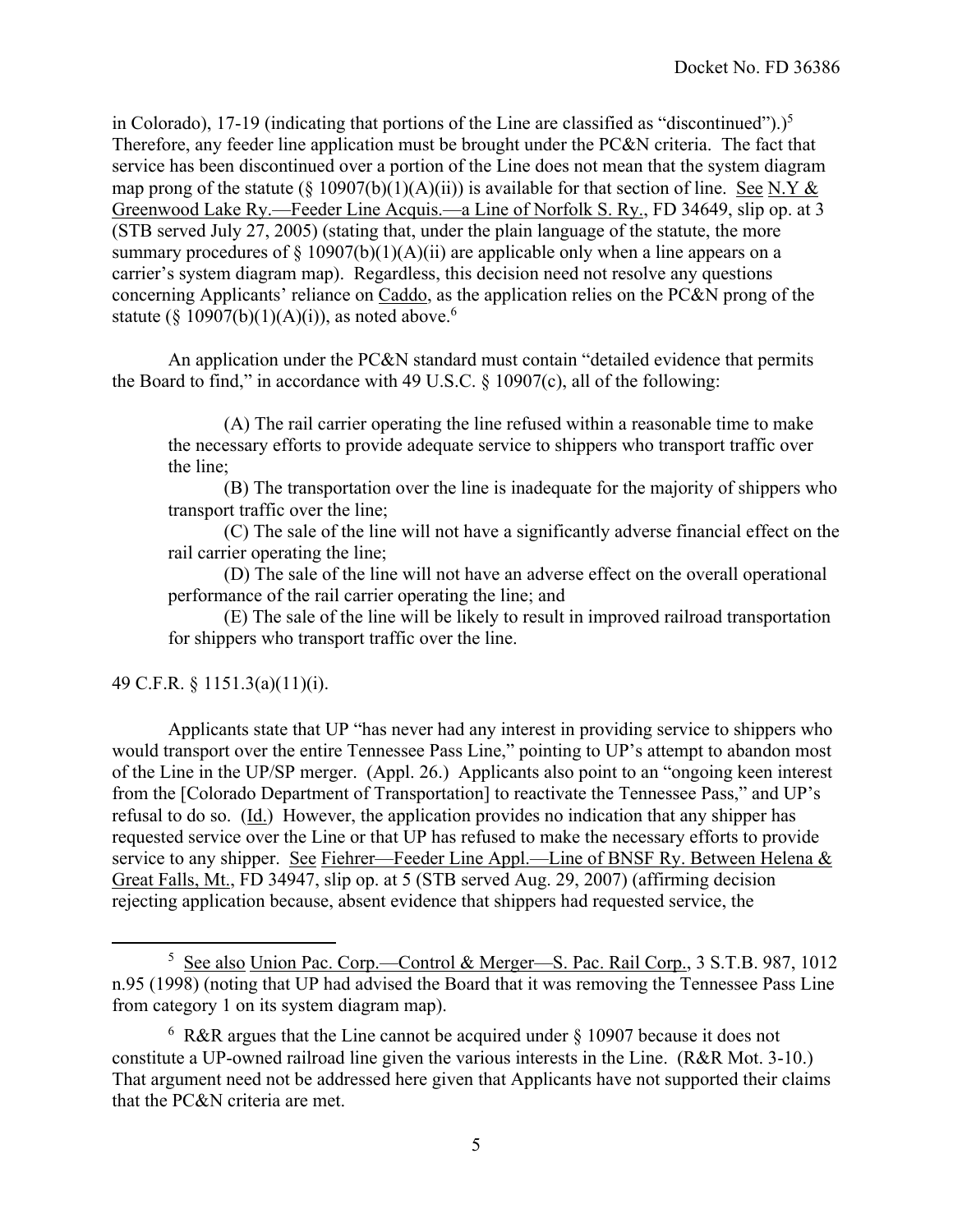application did not show that the railroad had refused to make the necessary efforts to provide adequate service).

Applicants state that they "fully expect to provide additional information [regarding refusals of service by UP] to the Board . . . after the discovery phase of the proceeding and additional discussion with shippers." (Applicants Letter 3.) Although an application may be conditionally accepted when the applicant is unable to obtain required information that is primarily or exclusively within the personal knowledge of the owning carrier and the applicant files with the application a request for discovery to obtain the needed information, 49 C.F.R. § 1151.2(d), that is not the case here. The information relating to shippers on the Line and the need for service is not primarily or exclusively in the control of UP, and the application shows that Applicants were able to identify several potential shippers and had discussions with at least some of them. (Appl. 30-31; id. at Ex. B, V.S. Osborn 9-12; id. at Ex. D, V.S. Crowley 50-56, 63.)

Applicants also assert that, because "UP presently conducts no common carrier freight service for any shippers along the [L]ine," transportation is clearly inadequate for the majority of shippers. (Appl. 27.) Applicants do not support this statement with any specific evidence from any potential shippers on the Line other than a verified statement from a representative of the Applicants, (see Appl. at Ex. B, V.S. Osborn 9-11), let alone the "detailed evidence" required for this criteria to be complete under the PC&N analysis. Compare KCVN, LLC—Feeder Line Appl.—Line of V & S Ry., Located in Crowley, Pueblo, Otero, & Kiowa Ctys., Colo., FD 36005, slip op. at 6 (STB served July 31, 2017) (describing how applicants supported their application with verified statements from former shippers and CDOT), with PYCO Indus., Inc.— Feeder Line Acquis.—S. Plains Switching, Ltd., FD 34844 et al., slip op. at 5-6 (STB served July 3, 2006) (affirming decision rejecting feeder line application that did not provide evidence showing that the majority of shippers experienced inadequate service).

Nor do Applicants point to any precedent to explain why a lack of evidence in this instance would be permissible. This omission is particularly notable given that the feeder line statute has not been successfully used to force the sale of a line authorized for discontinuance, and it has not been determined whether the feeder line statute can be invoked in the absence of an obligation to provide service where a discontinuance of service has been granted. PSI Energy, Inc.—Feeder Line Devel.—Norfolk S. Corp. Line Between Cynthiana & Carol, Ind., 7 I.C.C.2d 227, 231 n.13 (1991) ("On the one hand, it can be argued that no service at all is, a fortiori, an inadequate level of service, and that any service would be better than none. But, on the other hand, it can be argued that, where there is no duty to provide any service (due to a discontinuance authorization), then no service is nothing less than what is expected and thus cannot be inadequate."); but see N.Y & Greenwood Lake Ry.—Feeder Line Acquis.—a Line of Norfolk S. Ry., FD 34649, slip op. at 3 (STB served July 27, 2005) (noting, in dicta, that "[i]f a shipper did need service that [the railroad] was unwilling to provide, a financially responsible person would be able to apply to use the feeder line provisions to acquire the line—even though service has been lawfully discontinued—through the public convenience and necessity standard.").